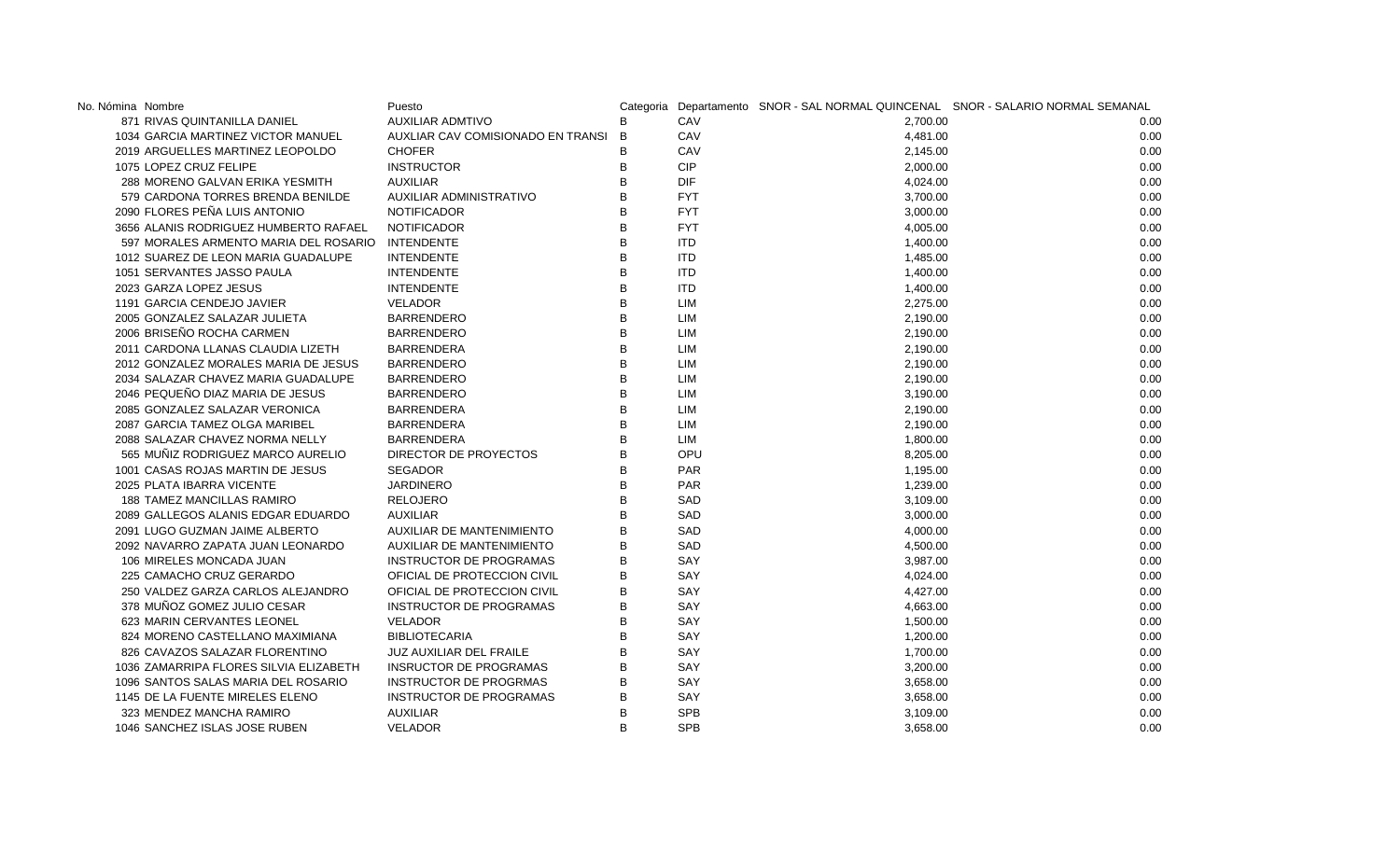| 1181 PADRON MIRELES CESAR ALEJANDRO | BACHERO                 | <b>SPI</b> | 3,419.00 | 0.00 |
|-------------------------------------|-------------------------|------------|----------|------|
| 647 LEDEZMA CERVANTES FRANCISCO     | OPERADOR DE MAQ. PESADA |            | 2,063.00 | 0.00 |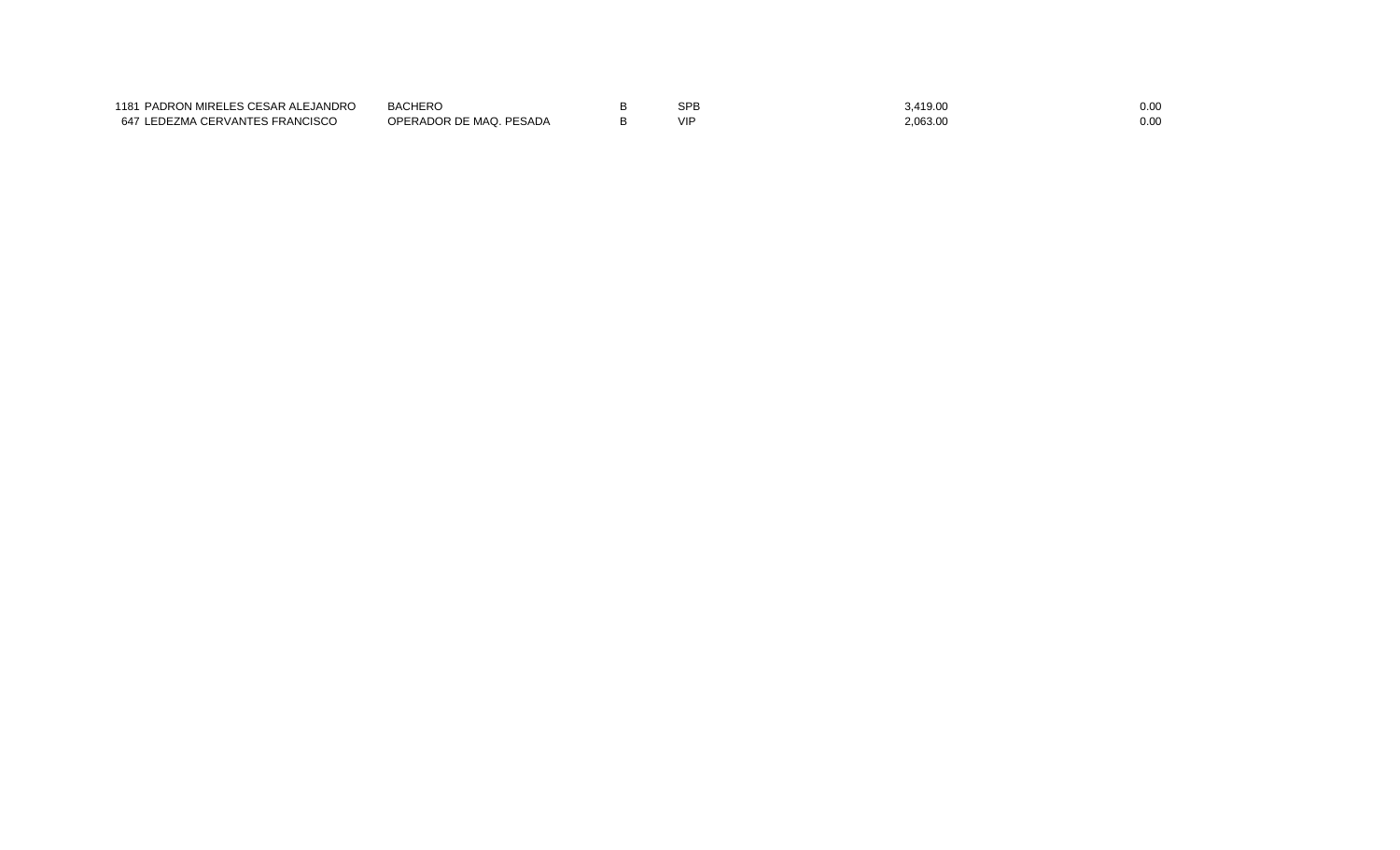|          |          |      |      |      | PVAC - PRIMA VACACIONAL RUTI - REPARTO DE UTILIDADES AGUI - AGUINALDO HEXT - HORAS EXTRAS SPPA - SALARIO PEND DE PAGO AVAC - ANTICIPO POR VACACIONES ANAC - AYUDA POR NACIMIENTO |      |
|----------|----------|------|------|------|----------------------------------------------------------------------------------------------------------------------------------------------------------------------------------|------|
| 0.00     | 0.00     | 0.00 | 0.00 | 0.00 | 0.00                                                                                                                                                                             | 0.00 |
| 0.00     | 0.00     | 0.00 | 0.00 | 0.00 | $0.00\,$                                                                                                                                                                         | 0.00 |
| 0.00     | $0.00\,$ | 0.00 | 0.00 | 0.00 | $0.00\,$                                                                                                                                                                         | 0.00 |
| 0.00     | 0.00     | 0.00 | 0.00 | 0.00 | 0.00                                                                                                                                                                             | 0.00 |
| 0.00     | 0.00     | 0.00 | 0.00 | 0.00 | $0.00\,$                                                                                                                                                                         | 0.00 |
| 0.00     | 0.00     | 0.00 | 0.00 | 0.00 | 0.00                                                                                                                                                                             | 0.00 |
| 0.00     | $0.00\,$ | 0.00 | 0.00 | 0.00 | $0.00\,$                                                                                                                                                                         | 0.00 |
| 0.00     | 0.00     | 0.00 | 0.00 | 0.00 | 0.00                                                                                                                                                                             | 0.00 |
| 0.00     | 0.00     | 0.00 | 0.00 | 0.00 | $0.00\,$                                                                                                                                                                         | 0.00 |
| 0.00     | 0.00     | 0.00 | 0.00 | 0.00 | 0.00                                                                                                                                                                             | 0.00 |
| 0.00     | 0.00     | 0.00 | 0.00 | 0.00 | 0.00                                                                                                                                                                             | 0.00 |
| 0.00     | 0.00     | 0.00 | 0.00 | 0.00 | 0.00                                                                                                                                                                             | 0.00 |
| 0.00     | 0.00     | 0.00 | 0.00 | 0.00 | 0.00                                                                                                                                                                             | 0.00 |
| 0.00     | 0.00     | 0.00 | 0.00 | 0.00 | $0.00\,$                                                                                                                                                                         | 0.00 |
| 0.00     | 0.00     | 0.00 | 0.00 | 0.00 | $0.00\,$                                                                                                                                                                         | 0.00 |
| 1,752.00 | 0.00     | 0.00 | 0.00 | 0.00 | $0.00\,$                                                                                                                                                                         | 0.00 |
| 0.00     | 0.00     | 0.00 | 0.00 | 0.00 | 0.00                                                                                                                                                                             | 0.00 |
| 1,898.00 | 0.00     | 0.00 | 0.00 | 0.00 | $0.00\,$                                                                                                                                                                         | 0.00 |
| 0.00     | 0.00     | 0.00 | 0.00 | 0.00 | $0.00\,$                                                                                                                                                                         | 0.00 |
| 0.00     | 0.00     | 0.00 | 0.00 | 0.00 | 0.00                                                                                                                                                                             | 0.00 |
| 0.00     | 0.00     | 0.00 | 0.00 | 0.00 | 0.00                                                                                                                                                                             | 0.00 |
| 0.00     | 0.00     | 0.00 | 0.00 | 0.00 | 0.00                                                                                                                                                                             | 0.00 |
| 0.00     | $0.00\,$ | 0.00 | 0.00 | 0.00 | $0.00\,$                                                                                                                                                                         | 0.00 |
| 0.00     | 0.00     | 0.00 | 0.00 | 0.00 | 0.00                                                                                                                                                                             | 0.00 |
| 0.00     | 0.00     | 0.00 | 0.00 | 0.00 | $0.00\,$                                                                                                                                                                         | 0.00 |
| 0.00     | 0.00     | 0.00 | 0.00 | 0.00 | 0.00                                                                                                                                                                             | 0.00 |
| 0.00     | $0.00\,$ | 0.00 | 0.00 | 0.00 | $0.00\,$                                                                                                                                                                         | 0.00 |
| 0.00     | 0.00     | 0.00 | 0.00 | 0.00 | $0.00\,$                                                                                                                                                                         | 0.00 |
| 0.00     | 0.00     | 0.00 | 0.00 | 0.00 | $0.00\,$                                                                                                                                                                         | 0.00 |
| 0.00     | 0.00     | 0.00 | 0.00 | 0.00 | $0.00\,$                                                                                                                                                                         | 0.00 |
| 0.00     | 0.00     | 0.00 | 0.00 | 0.00 | 0.00                                                                                                                                                                             | 0.00 |
| 4,427.00 | 0.00     | 0.00 | 0.00 | 0.00 | $0.00\,$                                                                                                                                                                         | 0.00 |
| 0.00     | 0.00     | 0.00 | 0.00 | 0.00 | 0.00                                                                                                                                                                             | 0.00 |
| 0.00     | 0.00     | 0.00 | 0.00 | 0.00 | $0.00\,$                                                                                                                                                                         | 0.00 |
| 0.00     | 0.00     | 0.00 | 0.00 | 0.00 | $0.00\,$                                                                                                                                                                         | 0.00 |
| 0.00     | $0.00\,$ | 0.00 | 0.00 | 0.00 | $0.00\,$                                                                                                                                                                         | 0.00 |
| 0.00     | 0.00     | 0.00 | 0.00 | 0.00 | $0.00\,$                                                                                                                                                                         | 0.00 |
| 0.00     | 0.00     | 0.00 | 0.00 | 0.00 | $0.00\,$                                                                                                                                                                         | 0.00 |
| 0.00     | 0.00     | 0.00 | 0.00 | 0.00 | $0.00\,$                                                                                                                                                                         | 0.00 |
| 0.00     | 0.00     | 0.00 | 0.00 | 0.00 | 0.00                                                                                                                                                                             | 0.00 |
| 0.00     | 0.00     | 0.00 | 0.00 | 0.00 | 0.00                                                                                                                                                                             | 0.00 |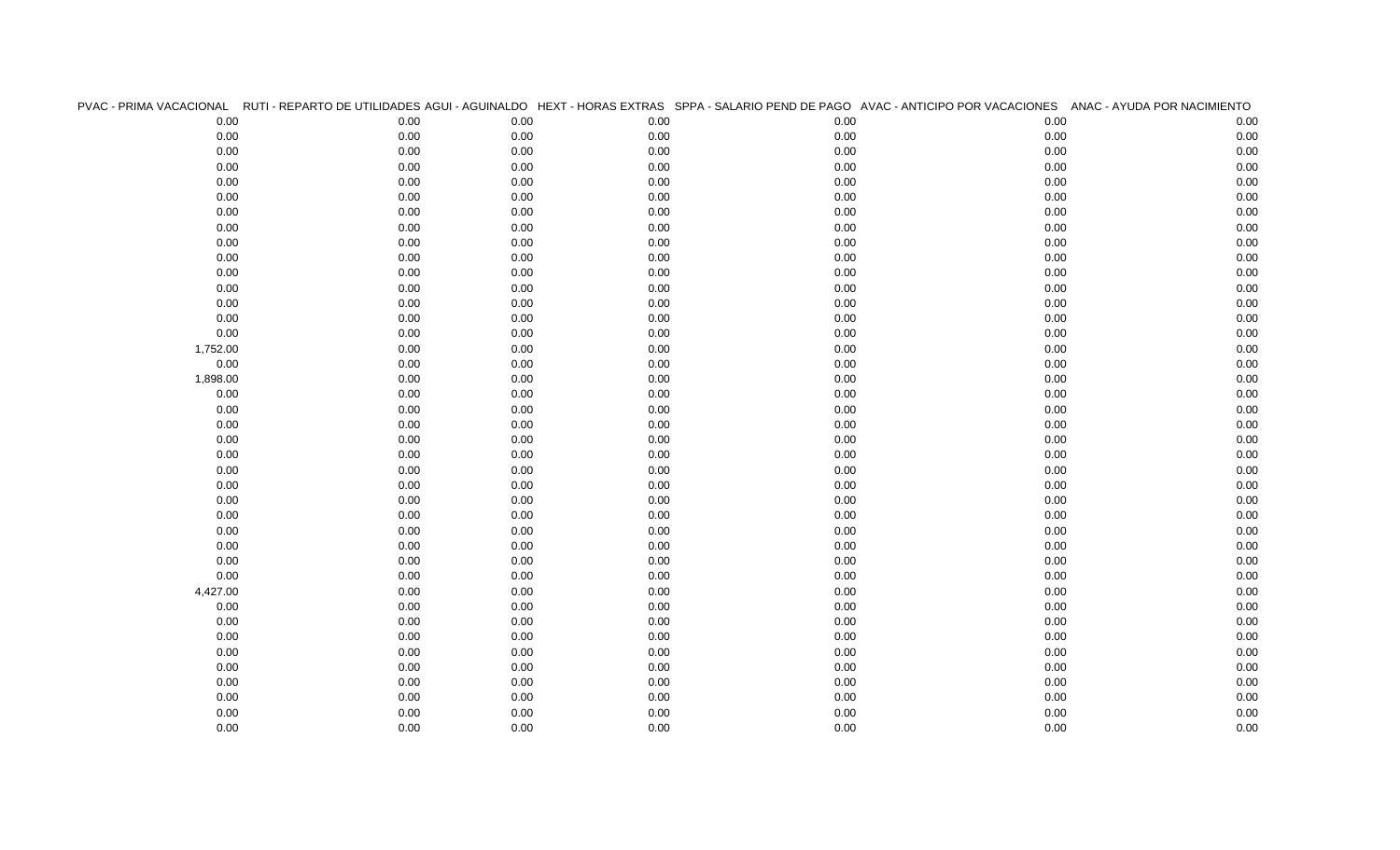| 0.00 | 0.00 | 0.00 | 0.00 | 0.00 | 0.00 | 0.0c |
|------|------|------|------|------|------|------|
| 0.00 | 0.OC | 0.00 | 0.00 | 0.00 | 0.00 | 0.00 |
|      |      |      |      |      |      |      |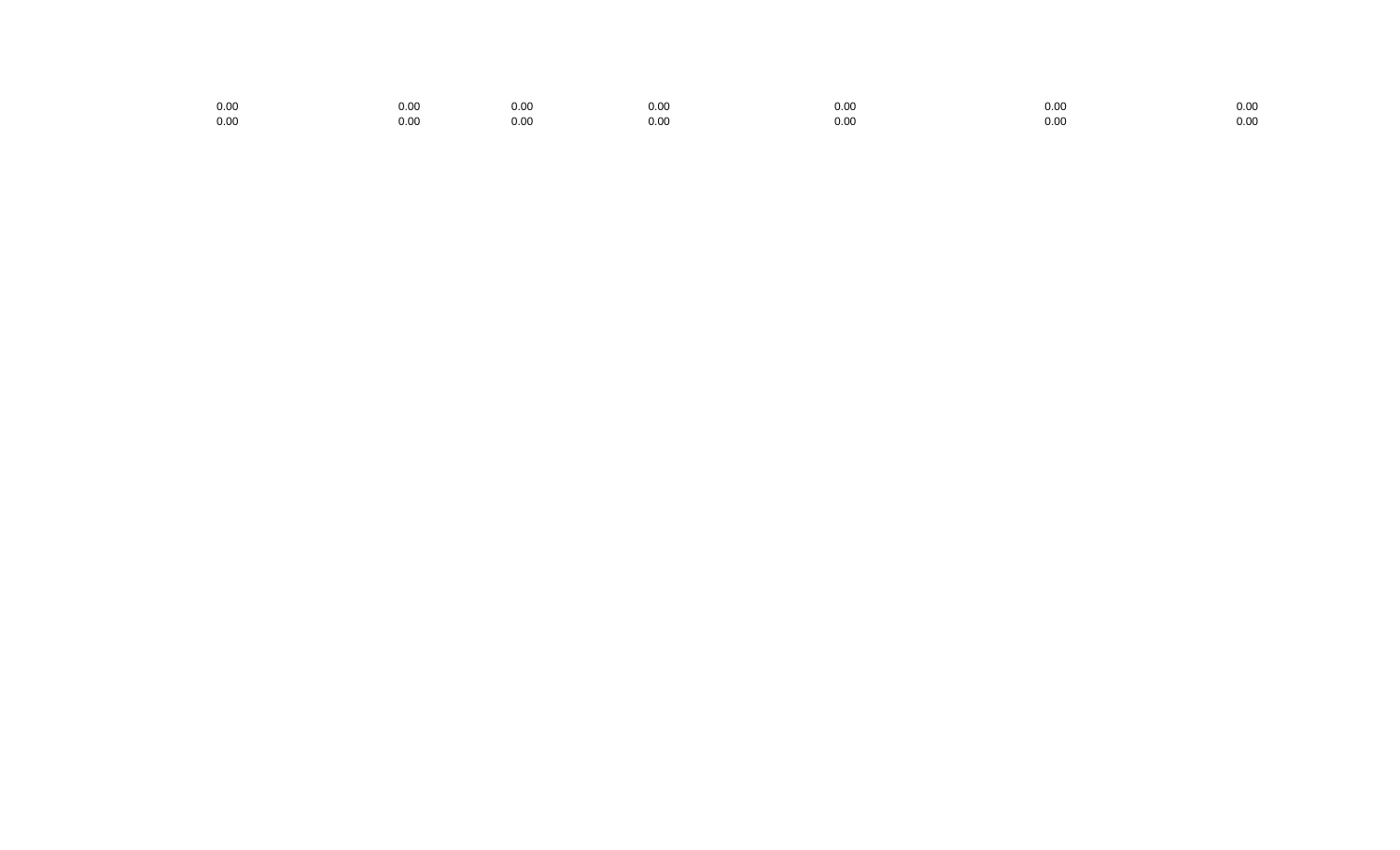| OPER - OTRAS PERCEPCIONES PASI - PREMIO POR ASISTENCIA GRAT - GRATIFICACIONES PPUN - PREMIO POR PUNTUALIDAD SEMP - SUBSIDIO PARA EL EMPLEO VALA - VACACIONES LABORADAS |          |          |      |        |      | QUIN - QUINQUENIO |
|------------------------------------------------------------------------------------------------------------------------------------------------------------------------|----------|----------|------|--------|------|-------------------|
| 0.00                                                                                                                                                                   | 0.00     | 0.00     | 0.00 | 0.00   | 0.00 | 0.00              |
| 0.00                                                                                                                                                                   | 0.00     | 0.00     | 0.00 | 0.00   | 0.00 | 0.00              |
| $0.00\,$                                                                                                                                                               | $0.00\,$ | 500.00   | 0.00 | 59.00  | 0.00 | 0.00              |
| 0.00                                                                                                                                                                   | 0.00     | 0.00     | 0.00 | 72.00  | 0.00 | 0.00              |
| 0.00                                                                                                                                                                   | 0.00     | 0.00     | 0.00 | 0.00   | 0.00 | $0.00\,$          |
| 0.00                                                                                                                                                                   | 0.00     | 2,651.00 | 0.00 | 0.00   | 0.00 | 0.00              |
| 0.00                                                                                                                                                                   | 0.00     | 0.00     | 0.00 | 0.00   | 0.00 | 0.00              |
| 0.00                                                                                                                                                                   | $0.00\,$ | 0.00     | 0.00 | 0.00   | 0.00 | $0.00\,$          |
| 0.00                                                                                                                                                                   | 0.00     | 0.00     | 0.00 | 122.00 | 0.00 | 0.00              |
| 0.00                                                                                                                                                                   | 0.00     | 0.00     | 0.00 | 117.00 | 0.00 | 0.00              |
| 0.00                                                                                                                                                                   | 0.00     | 0.00     | 0.00 | 122.00 | 0.00 | 0.00              |
| 0.00                                                                                                                                                                   | 0.00     | 0.00     | 0.00 | 122.00 | 0.00 | 0.00              |
| 0.00                                                                                                                                                                   | 0.00     | 0.00     | 0.00 | 31.00  | 0.00 | 0.00              |
| 0.00                                                                                                                                                                   | 0.00     | 0.00     | 0.00 | 54.00  | 0.00 | 0.00              |
| 0.00                                                                                                                                                                   | 0.00     | 0.00     | 0.00 | 54.00  | 0.00 | $0.00\,$          |
| 0.00                                                                                                                                                                   | 0.00     | 700.00   | 0.00 | 0.00   | 0.00 | 0.00              |
| 0.00                                                                                                                                                                   | 0.00     | 0.00     | 0.00 | 54.00  | 0.00 | 0.00              |
| 0.00                                                                                                                                                                   | 0.00     | 700.00   | 0.00 | 0.00   | 0.00 | 0.00              |
| 0.00                                                                                                                                                                   | 0.00     | 0.00     | 0.00 | 0.00   | 0.00 | 0.00              |
| 0.00                                                                                                                                                                   | 0.00     | 0.00     | 0.00 | 54.00  | 0.00 | 0.00              |
| 0.00                                                                                                                                                                   | 0.00     | 0.00     | 0.00 | 54.00  | 0.00 | 0.00              |
| 0.00                                                                                                                                                                   | $0.00\,$ | 0.00     | 0.00 | 84.00  | 0.00 | $0.00\,$          |
| 0.00                                                                                                                                                                   | 0.00     | 0.00     | 0.00 | 0.00   | 0.00 | 0.00              |
| 0.00                                                                                                                                                                   | 0.00     | 0.00     | 0.00 | 135.00 | 0.00 | 0.00              |
| 0.00                                                                                                                                                                   | 0.00     | 0.00     | 0.00 | 132.00 | 0.00 | 0.00              |
| 0.00                                                                                                                                                                   | 0.00     | 0.00     | 0.00 | 0.00   | 0.00 | 0.00              |
| 0.00                                                                                                                                                                   | 0.00     | 0.00     | 0.00 | 0.00   | 0.00 | 0.00              |
| 0.00                                                                                                                                                                   | 0.00     | 0.00     | 0.00 | 0.00   | 0.00 | 0.00              |
| 0.00                                                                                                                                                                   | 0.00     | 1,200.00 | 0.00 | 0.00   | 0.00 | 0.00              |
| 0.00                                                                                                                                                                   | 0.00     | 1,360.00 | 0.00 | 0.00   | 0.00 | 0.00              |
| 0.00                                                                                                                                                                   | 0.00     | 500.00   | 0.00 | 0.00   | 0.00 | 0.00              |
| 0.00                                                                                                                                                                   | 0.00     | 500.00   | 0.00 | 0.00   | 0.00 | 0.00              |
| 0.00                                                                                                                                                                   | 0.00     | 0.00     | 0.00 | 0.00   | 0.00 | $0.00\,$          |
| 0.00                                                                                                                                                                   | 0.00     | 0.00     | 0.00 | 116.00 | 0.00 | $0.00\,$          |
| 0.00                                                                                                                                                                   | 0.00     | 0.00     | 0.00 | 135.00 | 0.00 | 0.00              |
| 0.00                                                                                                                                                                   | $0.00\,$ | 0.00     | 0.00 | 103.00 | 0.00 | $0.00\,$          |
| 0.00                                                                                                                                                                   | 0.00     | 0.00     | 0.00 | 0.00   | 0.00 | 0.00              |
| 0.00                                                                                                                                                                   | $0.00\,$ | 0.00     | 0.00 | 0.00   | 0.00 | 0.00              |
| 0.00                                                                                                                                                                   | 0.00     | 0.00     | 0.00 | 0.00   | 0.00 | 0.00              |
| 0.00                                                                                                                                                                   | 0.00     | 0.00     | 0.00 | 0.00   | 0.00 | 0.00              |
| 0.00                                                                                                                                                                   | 0.00     | 0.00     | 0.00 | 0.00   | 0.00 | 0.00              |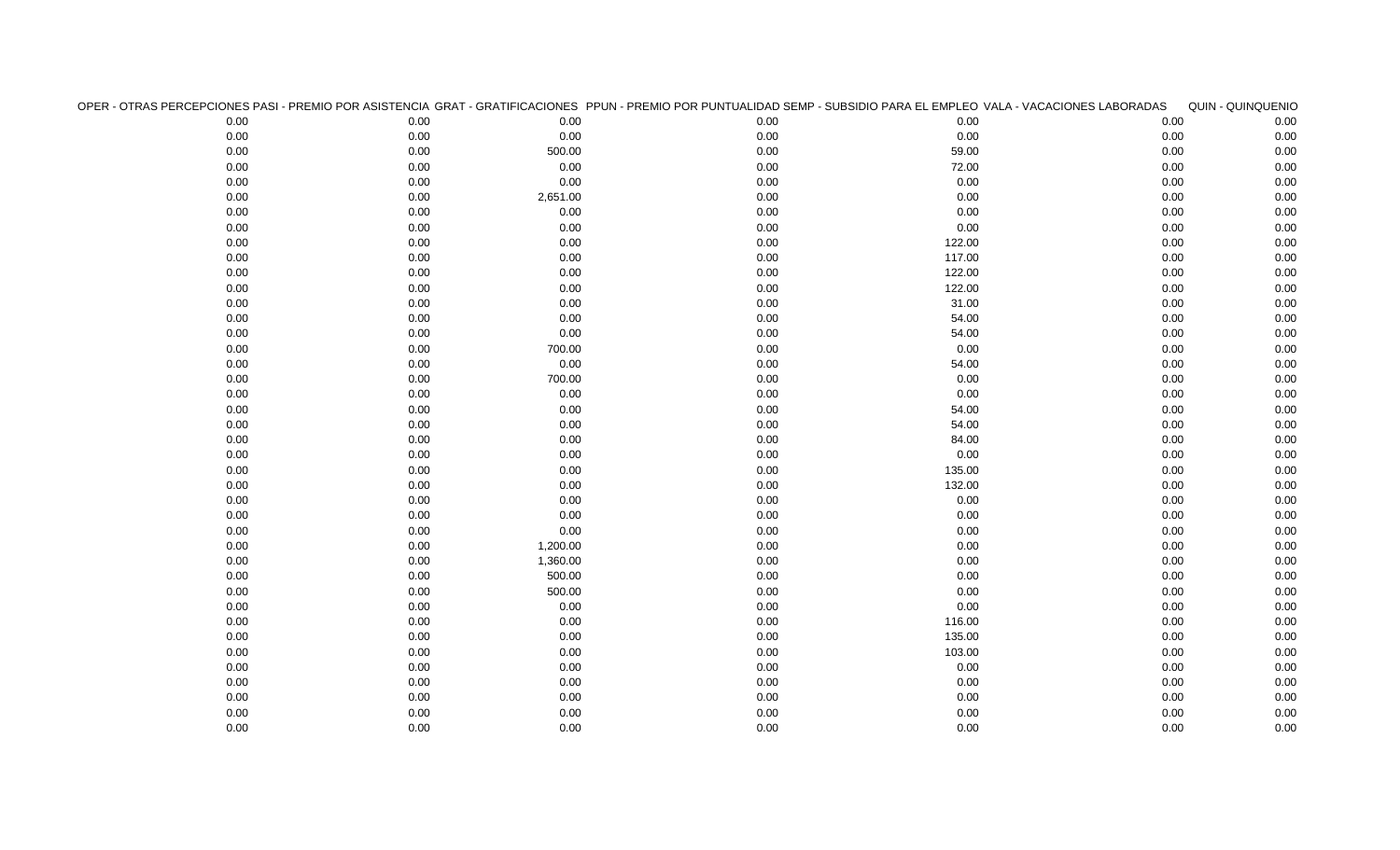| 0.00 | 0.00 | 0.00 | 0.00 | 0.00  | 0.00 | 0.00 |
|------|------|------|------|-------|------|------|
|      |      |      |      |       |      |      |
| 0.00 | 0.00 | 0.00 | 0.00 | 68.00 | 0.00 | 0.00 |
|      |      |      |      |       |      |      |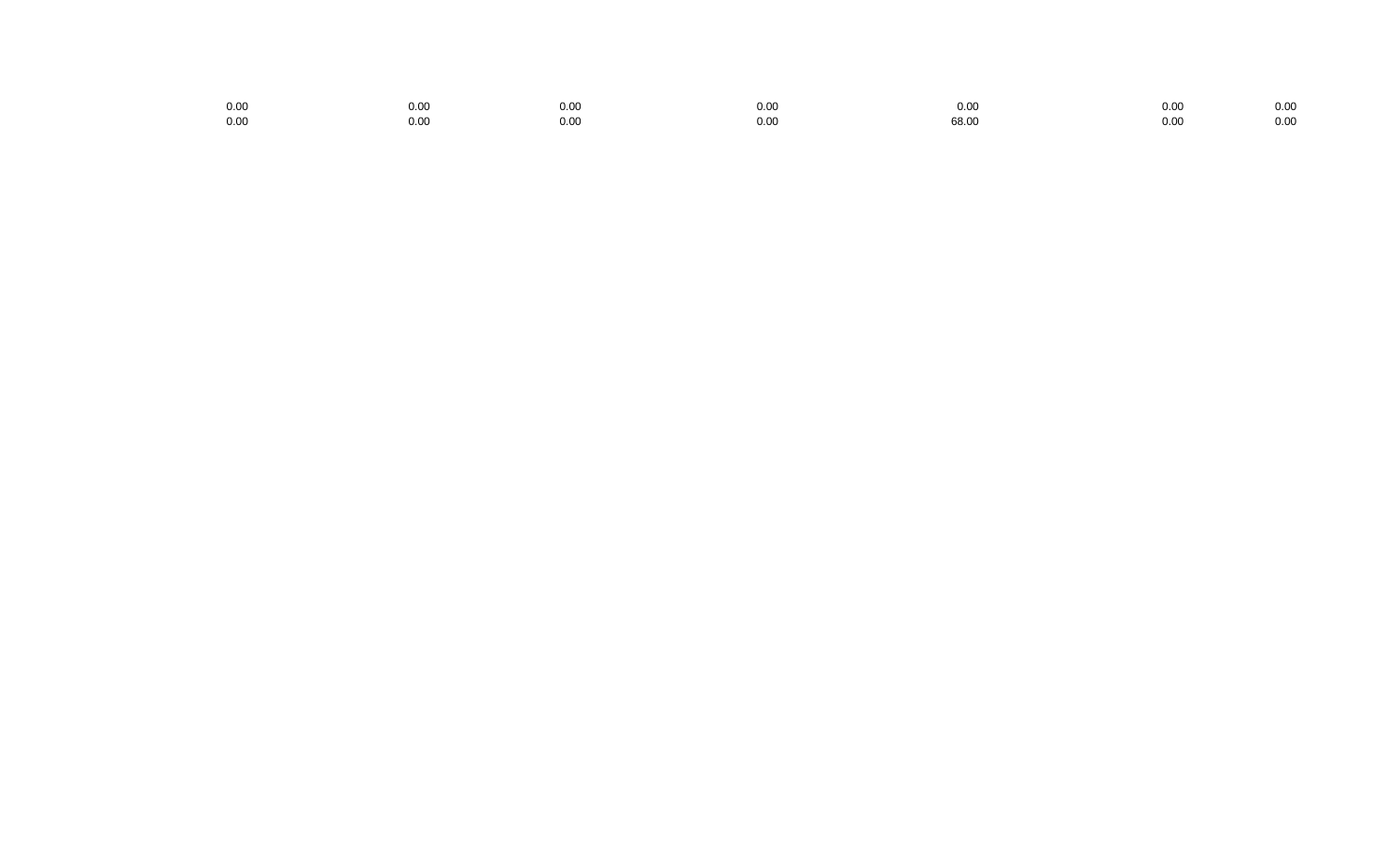| CESP - COMPENSACION ESPECIAL RET - RETROACTIVO PCUM - PREMIO POR CUMPLEAÑOS IPRO - INGRESOS PROPIOS PPDT - PREMIO DE PRODUCTIVIDAD HRS3 - HORAS TRIPLES AHORRO ABONO INFONAVIT |      |      |      |      |      |      |      |
|--------------------------------------------------------------------------------------------------------------------------------------------------------------------------------|------|------|------|------|------|------|------|
| 0.00                                                                                                                                                                           | 0.00 | 0.00 | 0.00 | 0.00 | 0.00 | 0.00 | 0.00 |
| 0.00                                                                                                                                                                           | 0.00 | 0.00 | 0.00 | 0.00 | 0.00 | 0.00 | 0.00 |
| 0.00                                                                                                                                                                           | 0.00 | 0.00 | 0.00 | 0.00 | 0.00 | 0.00 | 0.00 |
| 0.00                                                                                                                                                                           | 0.00 | 0.00 | 0.00 | 0.00 | 0.00 | 0.00 | 0.00 |
| 0.00                                                                                                                                                                           | 0.00 | 0.00 | 0.00 | 0.00 | 0.00 | 0.00 | 0.00 |
| 0.00                                                                                                                                                                           | 0.00 | 0.00 | 0.00 | 0.00 | 0.00 | 0.00 | 0.00 |
| 0.00                                                                                                                                                                           | 0.00 | 0.00 | 0.00 | 0.00 | 0.00 | 0.00 | 0.00 |
| 0.00                                                                                                                                                                           | 0.00 | 0.00 | 0.00 | 0.00 | 0.00 | 0.00 | 0.00 |
| 0.00                                                                                                                                                                           | 0.00 | 0.00 | 0.00 | 0.00 | 0.00 | 0.00 | 0.00 |
| 0.00                                                                                                                                                                           | 0.00 | 0.00 | 0.00 | 0.00 | 0.00 | 0.00 | 0.00 |
| 0.00                                                                                                                                                                           | 0.00 | 0.00 | 0.00 | 0.00 | 0.00 | 0.00 | 0.00 |
| 0.00                                                                                                                                                                           | 0.00 | 0.00 | 0.00 | 0.00 | 0.00 | 0.00 | 0.00 |
| 0.00                                                                                                                                                                           | 0.00 | 0.00 | 0.00 | 0.00 | 0.00 | 0.00 | 0.00 |
| 0.00                                                                                                                                                                           | 0.00 | 0.00 | 0.00 | 0.00 | 0.00 | 0.00 | 0.00 |
| 0.00                                                                                                                                                                           | 0.00 | 0.00 | 0.00 | 0.00 | 0.00 | 0.00 | 0.00 |
| 0.00                                                                                                                                                                           | 0.00 | 0.00 | 0.00 | 0.00 | 0.00 | 0.00 | 0.00 |
| 0.00                                                                                                                                                                           | 0.00 | 0.00 | 0.00 | 0.00 | 0.00 | 0.00 | 0.00 |
| 0.00                                                                                                                                                                           | 0.00 | 0.00 | 0.00 | 0.00 | 0.00 | 0.00 | 0.00 |
| 0.00                                                                                                                                                                           | 0.00 | 0.00 | 0.00 | 0.00 | 0.00 | 0.00 | 0.00 |
| 0.00                                                                                                                                                                           | 0.00 | 0.00 | 0.00 | 0.00 | 0.00 | 0.00 | 0.00 |
| 0.00                                                                                                                                                                           | 0.00 | 0.00 | 0.00 | 0.00 | 0.00 | 0.00 | 0.00 |
| 0.00                                                                                                                                                                           | 0.00 | 0.00 | 0.00 | 0.00 | 0.00 | 0.00 | 0.00 |
| 0.00                                                                                                                                                                           | 0.00 | 0.00 | 0.00 | 0.00 | 0.00 | 0.00 | 0.00 |
| 0.00                                                                                                                                                                           | 0.00 | 0.00 | 0.00 | 0.00 | 0.00 | 0.00 | 0.00 |
| 0.00                                                                                                                                                                           | 0.00 | 0.00 | 0.00 | 0.00 | 0.00 | 0.00 | 0.00 |
| 0.00                                                                                                                                                                           | 0.00 | 0.00 | 0.00 | 0.00 | 0.00 | 0.00 | 0.00 |
| 0.00                                                                                                                                                                           | 0.00 | 0.00 | 0.00 | 0.00 | 0.00 | 0.00 | 0.00 |
| 0.00                                                                                                                                                                           | 0.00 | 0.00 | 0.00 | 0.00 | 0.00 | 0.00 | 0.00 |
| 0.00                                                                                                                                                                           | 0.00 | 0.00 | 0.00 | 0.00 | 0.00 | 0.00 | 0.00 |
| 0.00                                                                                                                                                                           | 0.00 | 0.00 | 0.00 | 0.00 | 0.00 | 0.00 | 0.00 |
| 0.00                                                                                                                                                                           | 0.00 | 0.00 | 0.00 | 0.00 | 0.00 | 0.00 | 0.00 |
| 0.00                                                                                                                                                                           | 0.00 | 0.00 | 0.00 | 0.00 | 0.00 | 0.00 | 0.00 |
| 0.00                                                                                                                                                                           | 0.00 | 0.00 | 0.00 | 0.00 | 0.00 | 0.00 | 0.00 |
| 0.00                                                                                                                                                                           | 0.00 | 0.00 | 0.00 | 0.00 | 0.00 | 0.00 | 0.00 |
| 0.00                                                                                                                                                                           | 0.00 | 0.00 | 0.00 | 0.00 | 0.00 | 0.00 | 0.00 |
| 0.00                                                                                                                                                                           | 0.00 | 0.00 | 0.00 | 0.00 | 0.00 | 0.00 | 0.00 |
| 0.00                                                                                                                                                                           | 0.00 | 0.00 | 0.00 | 0.00 | 0.00 | 0.00 | 0.00 |
| 0.00                                                                                                                                                                           | 0.00 | 0.00 | 0.00 | 0.00 | 0.00 | 0.00 | 0.00 |
| 0.00                                                                                                                                                                           | 0.00 | 0.00 | 0.00 | 0.00 | 0.00 | 0.00 | 0.00 |
| 0.00                                                                                                                                                                           | 0.00 | 0.00 | 0.00 | 0.00 | 0.00 | 0.00 | 0.00 |
| 0.00                                                                                                                                                                           | 0.00 | 0.00 | 0.00 | 0.00 | 0.00 | 0.00 | 0.00 |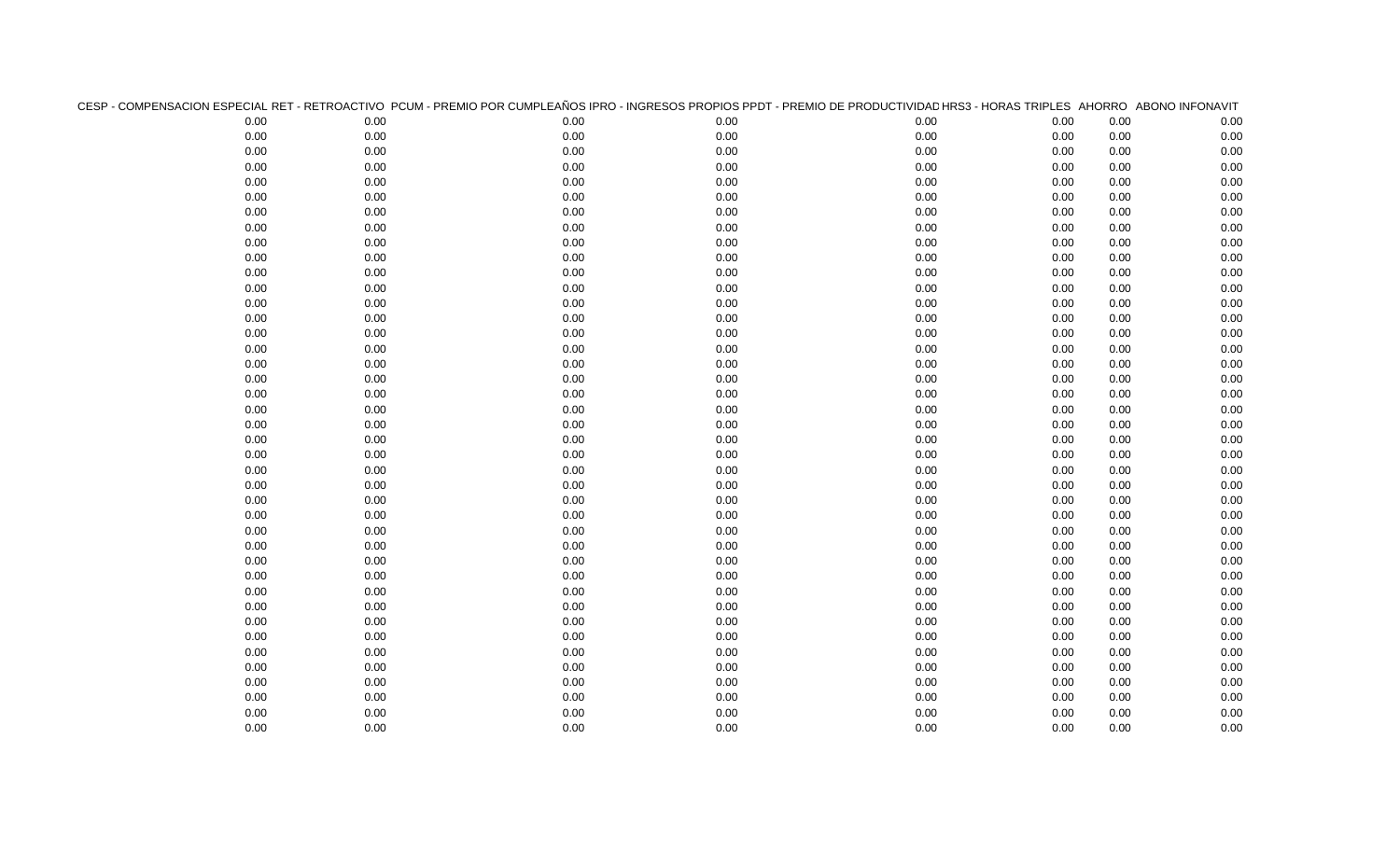| 0.00 | $_{0.00}$ | 0.00 | 0.00 | 0.OC | 0.00 | 0.00 | 0.00 |
|------|-----------|------|------|------|------|------|------|
| 0.00 | 0.00      | 0.00 | 0.00 | 0.00 | 0.00 | 0.00 | 0.00 |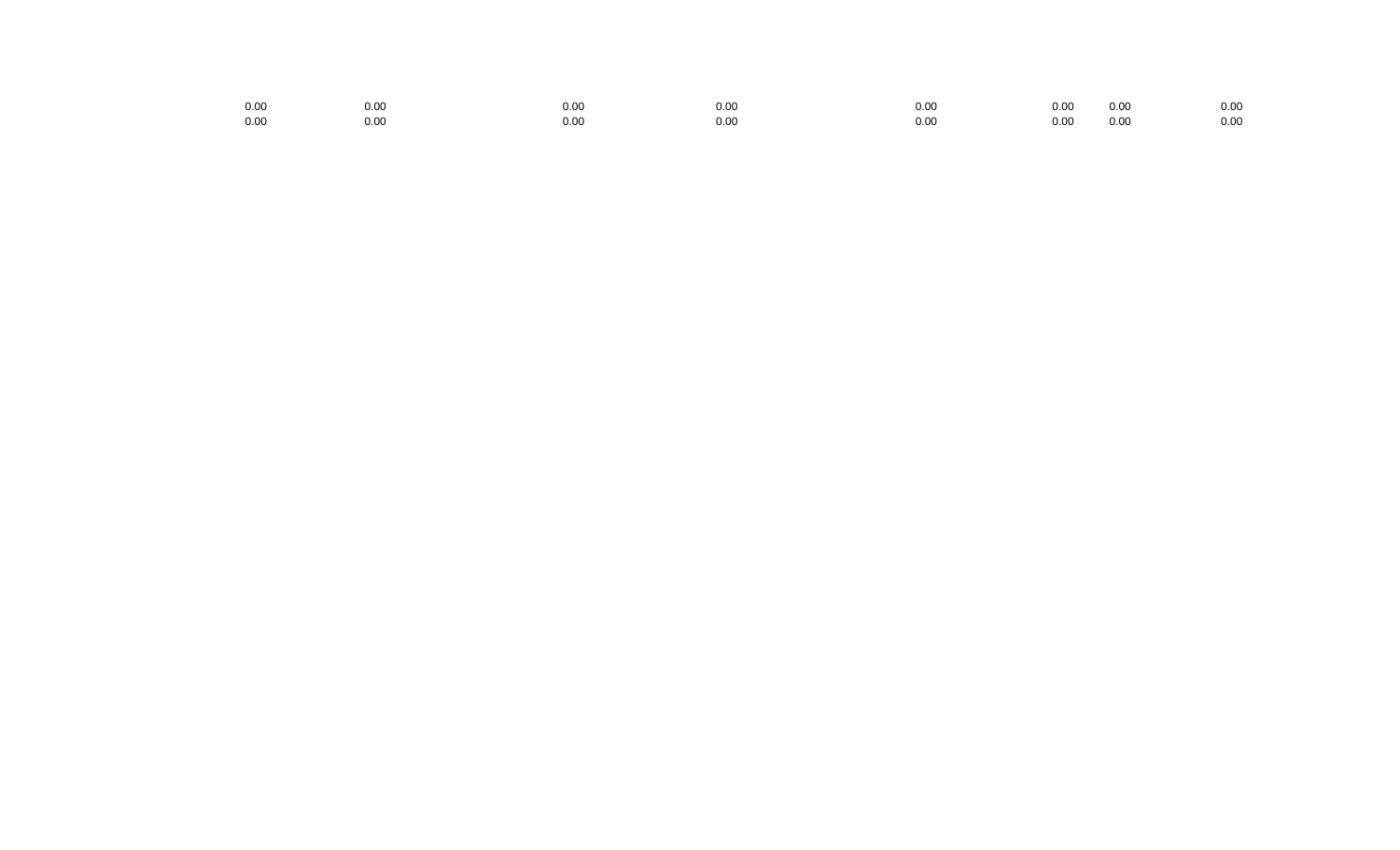|        |          |      | OTRAS DEDUCCIONES CUOTA SINDICAL PRESTAMO FONACOT PRESTAMO CAJA CHICA ISPT |               |      |        | PRESTAMO MUNICIPIO PRESTAMO SINDICATO APORTACION MEDICAMENTOS Neto a Pagar |          |
|--------|----------|------|----------------------------------------------------------------------------|---------------|------|--------|----------------------------------------------------------------------------|----------|
| 872.00 | 0.00     | 0.00 | 0.00                                                                       | 44.00         | 0.00 | 0.00   | 27.00                                                                      | 1,707.00 |
| 0.00   | $0.00\,$ | 0.00 | 0.00                                                                       | 431.00        | 0.00 | 0.00   | 45.00                                                                      | 3,955.00 |
| 0.00   | 0.00     | 0.00 | 0.00                                                                       | 0.00          | 0.00 | 0.00   | 21.00                                                                      | 2,074.00 |
| 0.00   | 0.00     | 0.00 | 0.00                                                                       | 0.00          | 0.00 | 0.00   | 20.00                                                                      | 1,952.00 |
| 0.00   | 0.00     | 0.00 | 0.00                                                                       | 353.00        | 0.00 | 0.00   | 40.00                                                                      | 3,581.00 |
| 0.00   | 0.00     | 0.00 | 0.00                                                                       | 301.00        | 0.00 | 0.00   | 37.00                                                                      | 5,963.00 |
| 0.00   | 0.00     | 0.00 | 0.00                                                                       | 77.00         | 0.00 | 0.00   | 30.00                                                                      | 2,843.00 |
| 0.00   | $0.00\,$ | 0.00 | 0.00                                                                       | 350.00        | 0.00 | 0.00   | 40.00                                                                      | 3,565.00 |
| 0.00   | 0.00     | 0.00 | 0.00                                                                       | 0.00          | 0.00 | 0.00   | 14.00                                                                      | 979.00   |
| 0.00   | 0.00     | 0.00 | 0.00                                                                       | 0.00          | 0.00 | 0.00   | 15.00                                                                      | 1,073.00 |
| 0.00   | $0.00\,$ | 0.00 | 0.00                                                                       | 0.00          | 0.00 | 0.00   | 14.00                                                                      | 1,408.00 |
| 0.00   | 0.00     | 0.00 | 0.00                                                                       | 0.00          | 0.00 | 0.00   | 14.00                                                                      | 1,458.00 |
| 0.00   | 0.00     | 0.00 | 0.00                                                                       | 0.00          | 0.00 | 0.00   | 23.00                                                                      | 2,233.00 |
| 0.00   | 0.00     | 0.00 | 0.00                                                                       | 0.00          | 0.00 | 300.00 | 22.00                                                                      | 1,275.00 |
| 0.00   | 0.00     | 0.00 | 0.00                                                                       | 0.00          | 0.00 | 0.00   | 22.00                                                                      | 1,862.00 |
| 0.00   | 0.00     | 0.00 | 0.00                                                                       | 10.00         | 0.00 | 0.00   | 22.00                                                                      | 3,993.00 |
| 0.00   | 0.00     | 0.00 | 0.00                                                                       | 0.00          | 0.00 | 0.00   | 22.00                                                                      | 2,172.00 |
| 0.00   | 0.00     | 0.00 | 0.00                                                                       | 18.00         | 0.00 | 0.00   | 22.00                                                                      | 4,135.00 |
| 0.00   | 0.00     | 0.00 | 0.00                                                                       | 118.00        | 0.00 | 0.00   | 32.00                                                                      | 2,511.00 |
| 0.00   | 0.00     | 0.00 | 0.00                                                                       | 0.00          | 0.00 | 0.00   | 22.00                                                                      | 1,909.00 |
| 0.00   | 0.00     | 0.00 | 0.00                                                                       | 0.00          | 0.00 | 0.00   | 22.00                                                                      | 2,172.00 |
| 0.00   | 0.00     | 0.00 | 0.00                                                                       | 0.00          | 0.00 | 0.00   | 18.00                                                                      | 1,654.00 |
| 0.00   | 0.00     | 0.00 |                                                                            | 0.00 1,205.00 | 0.00 | 0.00   | 82.00                                                                      | 6,370.00 |
| 0.00   | 0.00     | 0.00 | 0.00                                                                       | 0.00          | 0.00 | 0.00   | 12.00                                                                      | 1,268.00 |
| 0.00   | $0.00\,$ | 0.00 | 0.00                                                                       | 0.00          | 0.00 | 0.00   | 12.00                                                                      | 1,309.00 |
| 0.00   | 0.00     | 0.00 | 0.00                                                                       | 109.00        | 0.00 | 0.00   | 31.00                                                                      | 2,919.00 |
| 0.00   | 0.00     | 0.00 | 0.00                                                                       | 77.00         | 0.00 | 0.00   | 30.00                                                                      | 2,486.00 |
| 0.00   | $0.00\,$ | 0.00 | 0.00                                                                       | 349.00        | 0.00 | 0.00   | 40.00                                                                      | 3,561.00 |
| 0.00   | 0.00     | 0.00 | 0.00                                                                       | 434.00        | 0.00 | 0.00   | 45.00                                                                      | 5,171.00 |
| 0.00   | 0.00     | 0.00 | 0.00                                                                       | 347.00        | 0.00 | 0.00   | 40.00                                                                      | 4,910.00 |
| 0.00   | 0.00     | 0.00 | 0.00                                                                       | 353.00        | 0.00 | 0.00   | 40.00                                                                      | 3,564.00 |
| 0.00   | 0.00     | 0.00 | 0.00                                                                       | 751.00        | 0.00 | 0.00   | 44.00                                                                      | 8,509.00 |
| 0.00   | 0.00     | 0.00 | 0.00                                                                       | 463.00        | 0.00 | 0.00   | 47.00                                                                      | 3,624.00 |
| 0.00   | 0.00     | 0.00 | 0.00                                                                       | 0.00          | 0.00 | 0.00   | 15.00                                                                      | 1,551.00 |
| 0.00   | 0.00     | 0.00 | 0.00                                                                       | 0.00          | 0.00 | 0.00   | 12.00                                                                      | 1,273.00 |
| 0.00   | 0.00     | 0.00 | 0.00                                                                       | 0.00          | 0.00 | 0.00   | 17.00                                                                      | 1,736.00 |
| 0.00   | 0.00     | 0.00 | 0.00                                                                       | 119.00        | 0.00 | 0.00   | 32.00                                                                      | 2,699.00 |
| 0.00   | 0.00     | 0.00 | 0.00                                                                       | 294.00        | 0.00 | 0.00   | 37.00                                                                      | 2,593.00 |
| 708.00 | 0.00     | 0.00 | 0.00                                                                       | 294.00        | 0.00 | 0.00   | 37.00                                                                      | 1,935.00 |
| 0.00   | 0.00     | 0.00 | 0.00                                                                       | 109.00        | 0.00 | 0.00   | 31.00                                                                      | 2,919.00 |
| 0.00   | 0.00     | 0.00 | 0.00                                                                       | 294.00        | 0.00 | 0.00   | 37.00                                                                      | 2,742.00 |